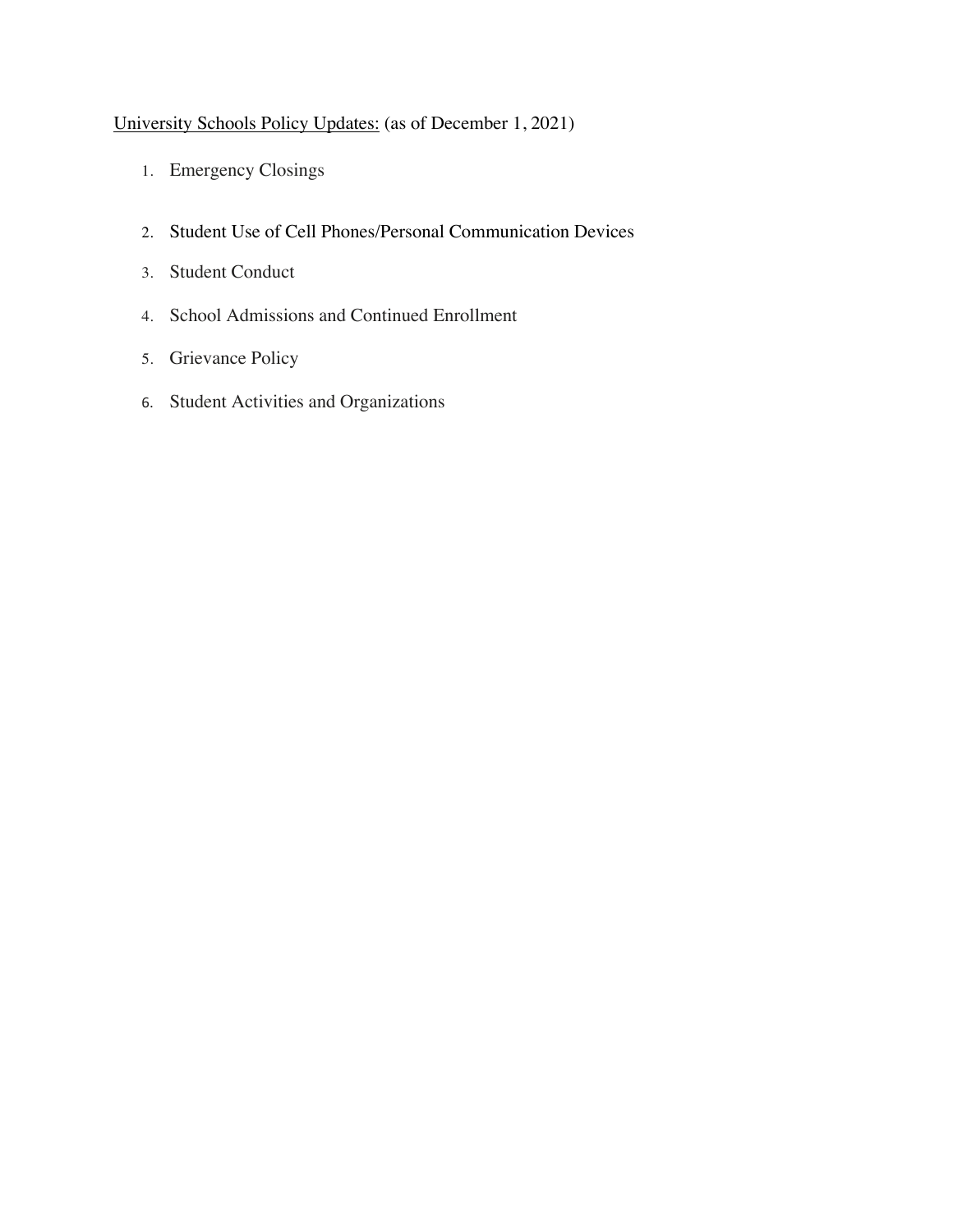## **Emergency Closings**

#### I. PURPOSE

To establish guidelines for the emergency closure of schools and notification to parents and staff.

#### II. SCOPE

This policy applies to all University Schools students.

#### III. POLICY STATEMENT

The Associate Vice President of Educational Initiatives is empowered to close the schools or to dismiss them early in the event of hazardous weather or other emergencies which threaten the health or safety of students and personnel. Such action will never be taken lightly and will only be used in extreme circumstances. If conditions affect only a single school, only that school shall be closed.

In making the decision to close schools, the Associate Vice President for Educational Initiatives or their designee shall consider any actual occurrence or imminent possibility of an emergency condition which would make the operation of schools difficult or dangerous, including, but not limited to the following:

- 1. Weather conditions both existing and predicted;
- 2. Extended loss of power, heat, air, or water;
- 3. Fire or other emergency conditions;
- 4. Driving, traffic and parking conditions;

5. Inability of teaching personnel to report for duty to such a degree that it might result in inadequate supervision of students;

6. Issues of widespread, significant illness which pose a public health concern.

The Associate Vice President for Educational Initiatives shall weigh these factors and shall take action to close the schools only after consultation with University officials and University Schools' directors. Students, parents, and staff shall be informed via:

- 1. Communication disseminated via school information system platforms;
- 2. An all-school email;
- 3. Social media outlets.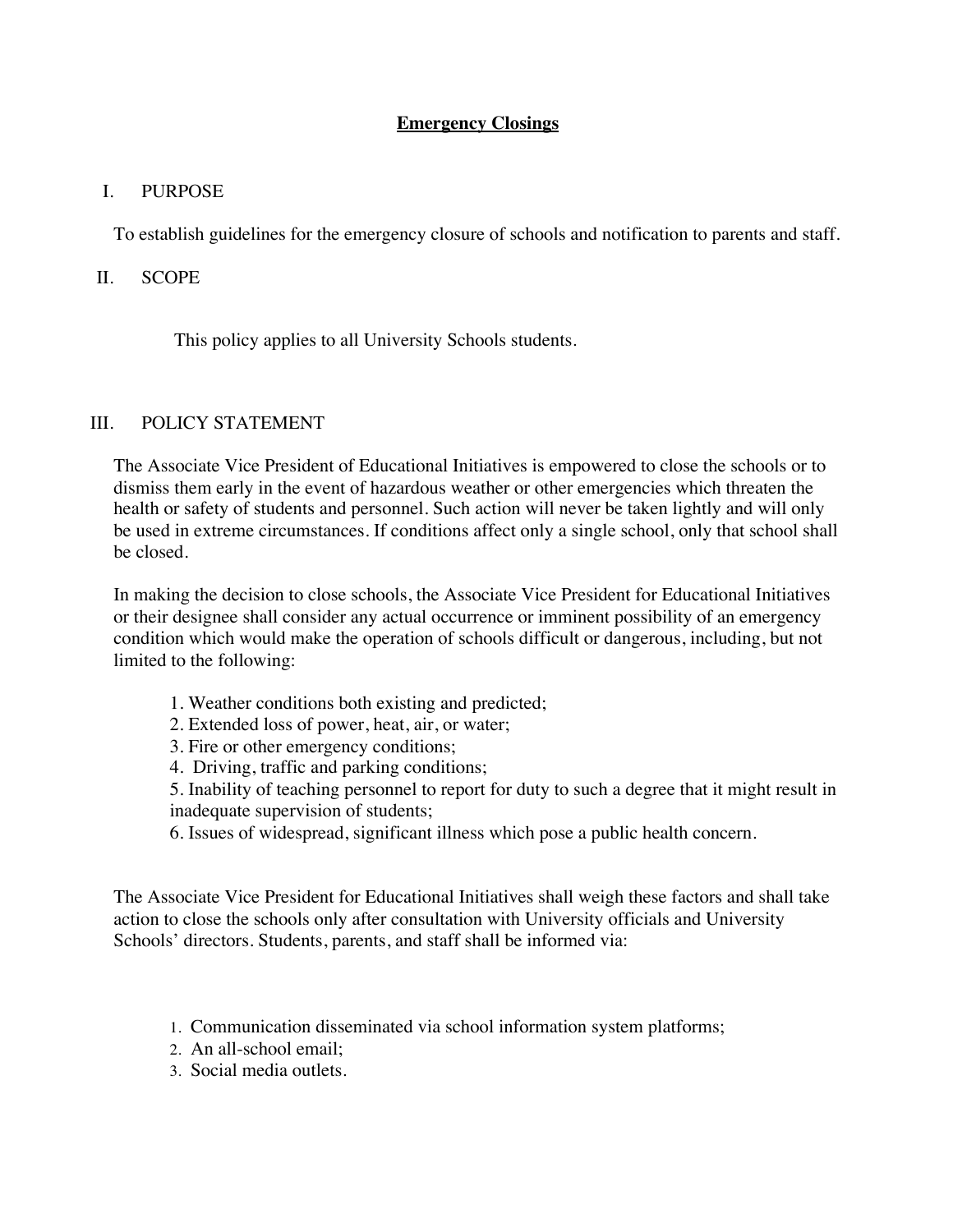When schools are closed for emergency reasons, faculty and staff members shall comply with University policy in reporting for work or reporting inclement weather leave. In the event schools are closed due to inclement weather or other calamity, all extra-curricular activities scheduled for those days will be canceled or postponed and any ensuing academic calendar adjustments will be communicated by school directors.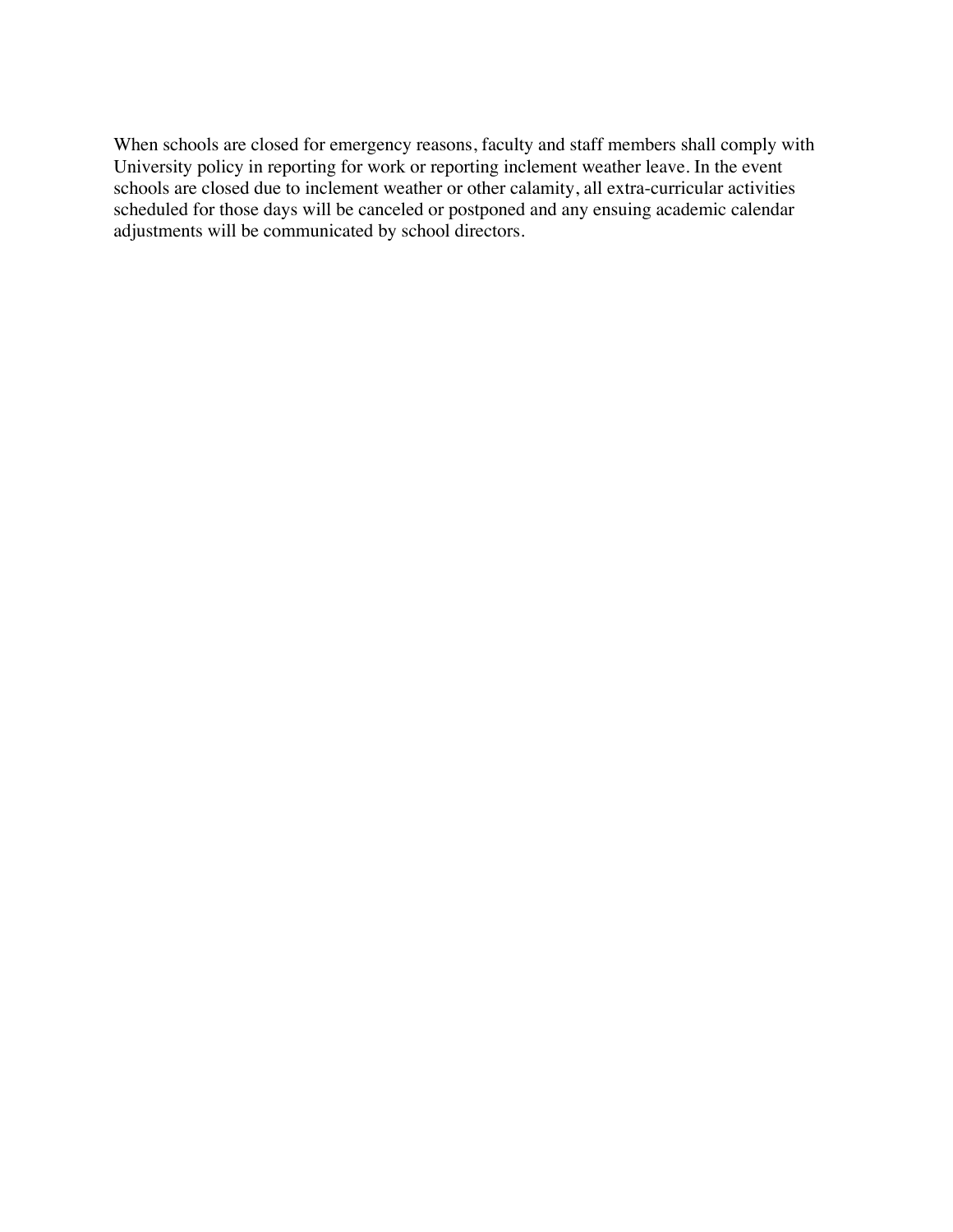## **Student Use of Cell Phones/Personal Communication Devices**

## I. PURPOSE

To establish guidelines for University Schools' students for the use of cell phones and other personal communication devices during the regular school day. For the purpose of this policy, possession means being found in or on the person of any student including in any article of clothing, purse, book bag, carry bag, or in any location on school property other than the approved storage location as approved by school officials. For the purposes of this policy the school day begins when the student enters University School property and ends when the student leaves University School property.

## II. SCOPE

This policy applies to all University Schools students.

## III. POLICY STATEMENT

All students are prohibited from possessing any type of phone or personal communication device that is turned on or in visible/audible use at any time during the regular school day. In addition to this general prohibition, students are prohibited from:

- Using cell phones and personal communication devices in bathrooms, classrooms and any other area in which academic work is being done unless otherwise instructed by the teacher;
- Charging cell phones and personal communication devices in the school.
- Accessing the University Schools or University of Memphis network with their cell phones and personal communication devices;
- Utilizing Apple Watches or other "smart" watches for personal communication (these may be worn for time-keeping or fitness purposes only);
- Headphones and other Bluetooth enabled devices are not permitted to be worn in class, unless for instructional use as requested by the teacher. When not being used for instruction, these devices must be safely stored throughout the school day;
- Student owned laptops, computers, iPads or other computing devices are prohibited on school grounds unless otherwise approved by the school director. In the event prior approval is granted, the student will be required to adhere to the University's acceptable usage policy for their personal device usage.

Students who wish to bring a cell phone or other personal communication device with them to and from school must keep the device turned off and stored (e.g., kept in the student's assigned locker, or other school approved location at all times during the entire school day), unless otherwise determined by the school director. Any student who chooses to bring a cell phone or other personal communication device with them to school must have a completed Personal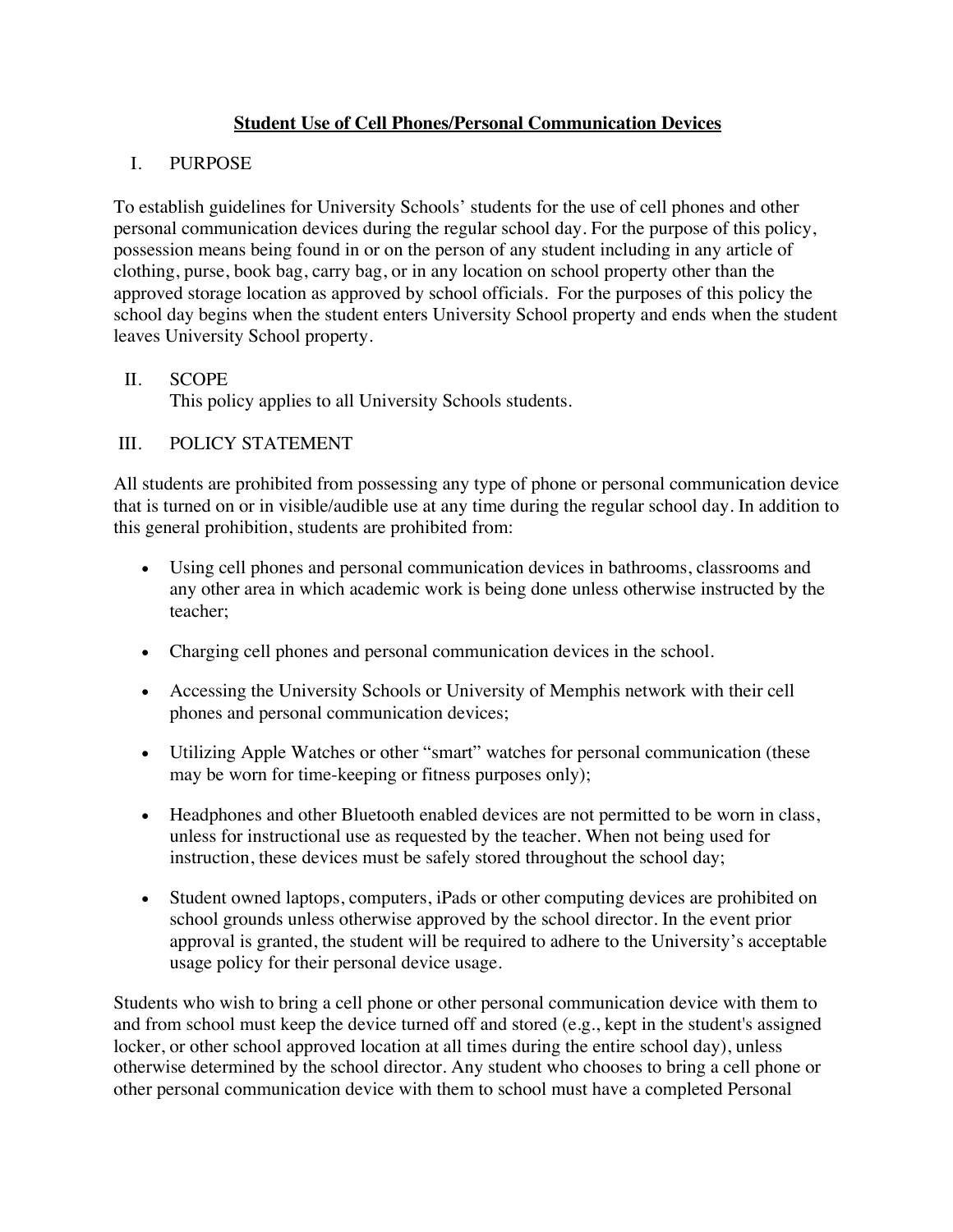Communications Device Acknowledgement Form on file with the school office. This form must be signed by both the student and their parent/guardian and includes an acknowledgement that University Schools administrators may, if they have any reasonable suspicion that the student has violated the law or school policy, search any student cell phone or personal communication device brought onto University property during school hours or school related events. Students who do not consent to this search or the usage policies are prohibited from bringing their device on school grounds or to school activities.

In addition to being subject to disciplinary action, a student found in violation of this policy shall have the device taken from him or her and kept by the University School director or designee. The University School director or its designee will notify the parents of the student whose device was confiscated. The parent may pick up the device at the time and location designated by the school director.

The University does not take responsibility for personal communication devices, confiscated or stored, and will not compensate the owner for any lost, stolen, or damaged personal communications items while in the custody of the University.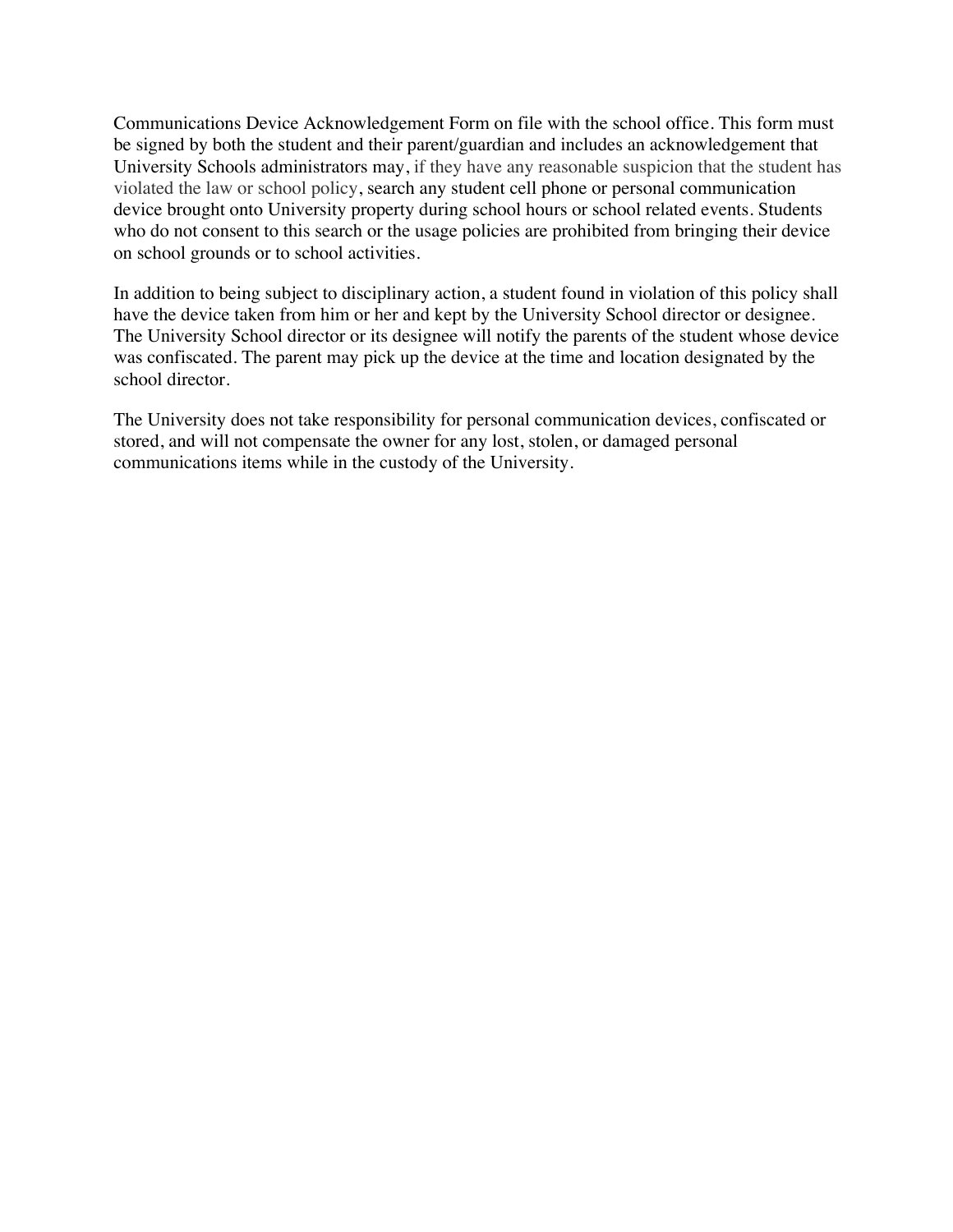## **Student Conduct**

## **I. PURPOSE**

To support positive student behavior and, when necessary, apply appropriate and aligned intervention and disciplinary response.

# **II. SCOPE**

This policy applies to all University Schools Kindergarten – Twelfth grade students and shall be in force for all school facilities, school property, school transportation, and schoolsponsored/sanctioned activities at Campus School, University Middle School, and University High School.

# **III. POLICY STATEMENT**

University Schools' mission i is to provide the children of our community with educational experiences that enhance their development from birth to graduation and promote dynamic research, collaborative partnerships, and innovative practices. In partnership with our families and community, our purpose is to educate and engage our students by celebrating their individuality, cultivating their strengths, and preparing them for the opportunities of tomorrow.

In support of its mission, purpose, values, and educational goals, University Schools accept the responsibility for establishing and maintaining proper standards of discipline and behavior. To maintain a safe environment conducive to learning, students shall not engage in any conduct that is disruptive to the educational process or endangers the health and safety of themselves or others. It is mandatory that students are knowledgeable of specific prohibited behaviors set forth in the University Schools Student Code of Conduct. Violations of the Code of Conduct shall result in disciplinary measures commensurate with the behavior or action. Students may be disciplined for infractions that occur in or on school buildings, school property, school vehicles, and at school-sponsored functions.

## **IV. RESPONSIBILITY**

Directors and their designees shall be responsible for enforcing the rules of the Student Code of Conduct in accordance with this policy and any corresponding regulations.

## Administrative Rules and Regulations

# **PREVENTION AND INTERVENTION STRATEGIES**

University Schools shall develop and communicate a comprehensive prevention and intervention program. The program shall include a parental engagement component, outline strategies for parents to support positive and prosocial behaviors in the school setting, methods for the prevention of inappropriate and/or disruptive behavior and active student and parent participation in intervention efforts if such behavior occurs.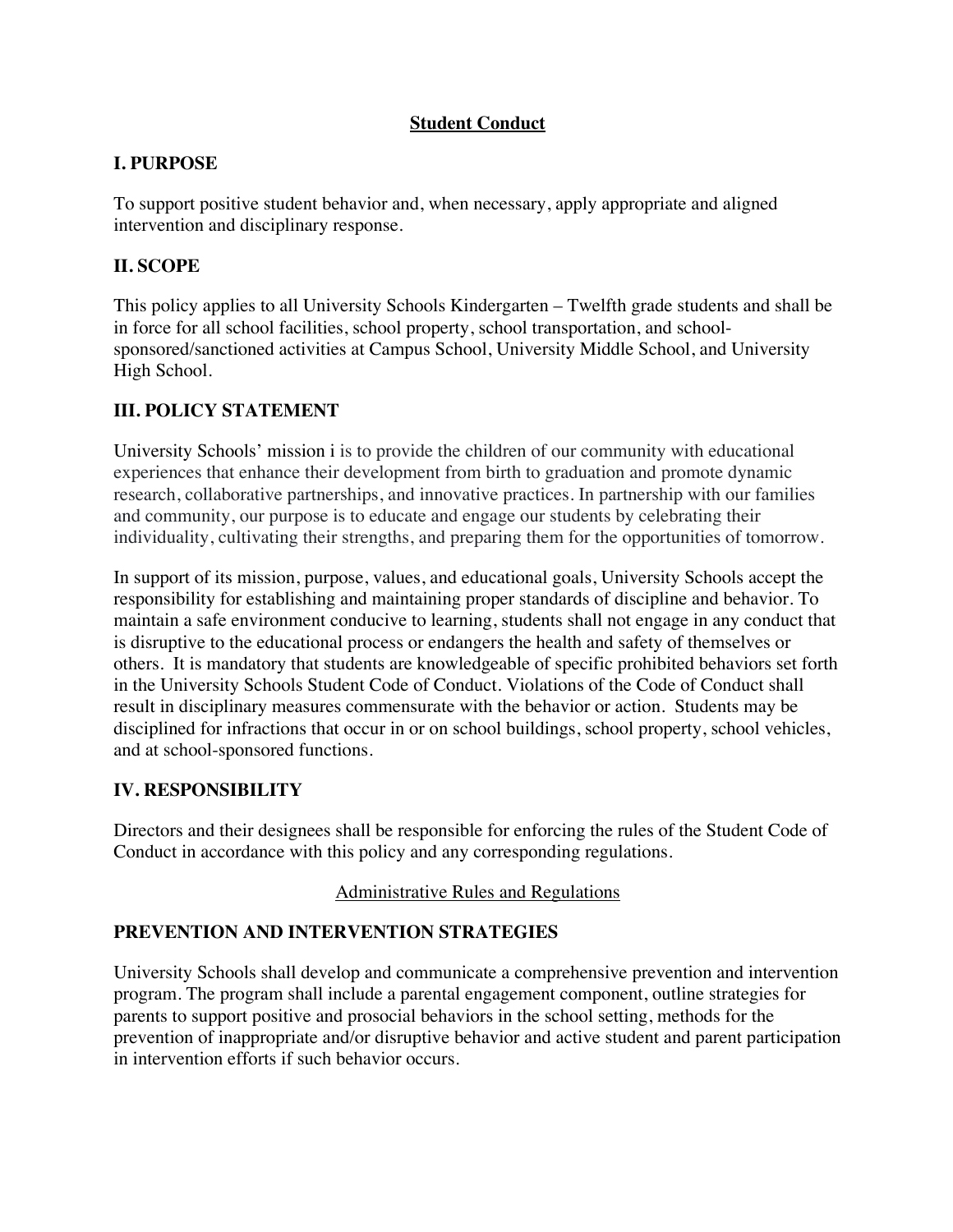#### **DISCIPLINARY MEASURES**

Several disciplinary measures may be employed to support positive and acceptable student behavior. Disciplinary measures include confiscation of items, loss of privileges, before or after school detention, Saturday school, in-school suspension, out-of-school suspension, expulsion, and alternative placement.

Except for restriction of privileges as directed by the Director or its designee and confiscation of items, University Schools shall not impose multiple disciplinary measures on a student for a single offense or violation of the Student Code of Conduct. The Director may restrict activities for students who accumulate a certain number of suspensions. Activities that may be restricted by the Director and the actions that may place students on restriction shall be communicated to students and parents by the Director and shall not impede a student's ability to meet the requirements of the school's academic program.

#### **A. Confiscation of Items and/or Loss of Privileges**

#### *Confiscation of Items*

"Confiscated items" includes any item that distracts the student or their peers in the learning environment, such as personal electronic devices, toys, or other personal property, and any other item prohibited by University Schools. The parent may pick up the item at a time and location designated by the Director. Thereafter, the parent may pick up the device by appointment. University Schools does not take responsibility for confiscated items and will not compensate the owner for any lost, stolen, or damaged confiscated items while in the custody of University Schools. If a parent wishes to file a claim for lost, stolen, or damaged confiscated items, they may do so through the Office of Legal Counsel.

## *Loss of Privileges*

Students may lose privileges including, but not limited to, the following:

- Loss of classroom privileges
- Loss of extracurricular, athletic or other school-wide privileges
- Privileges restricted by the Director

**B. Before or After School Detention or Saturday School:** Students may be required to attend school before or after the school day or on Saturday as a means of disciplinary action. The following guidelines shall be followed:

- The student will be given at least one (1) full day of notice before the requirement of attending detention or Saturday school.
- Parents/guardians will be informed before the requirement of attending detention or Saturday school takes place.
- Students will be under supervision of faculty or staff member.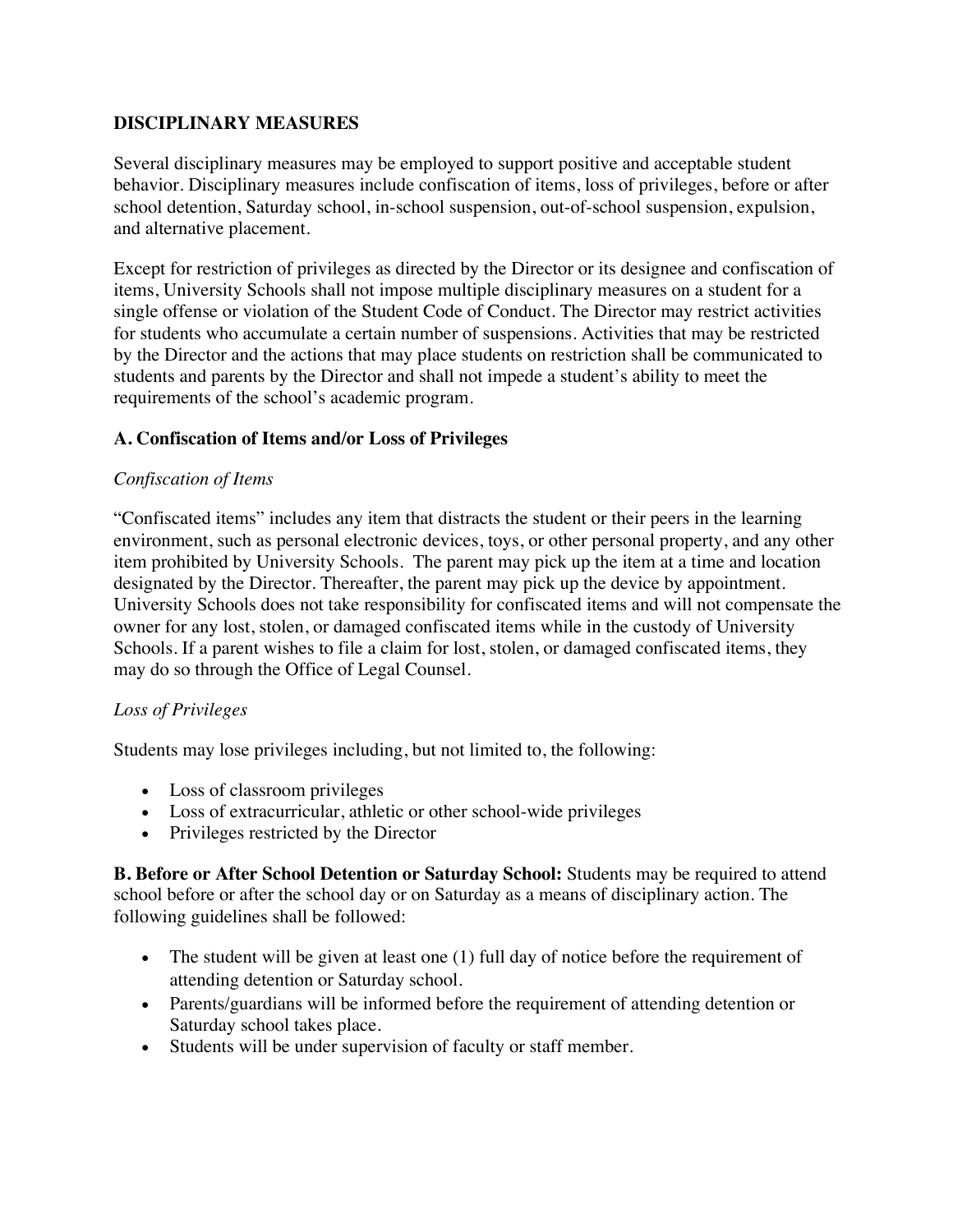- Detention will not exceed 60 minutes after the official closing of the school day, but may be administered several days in succession. Teachers must have the approval of the Director before issuing detention or requiring a student to attend Saturday school.
- Students with religious exemptions to Saturday school shall be provided with an alternative disciplinary option.

**C. In - School Suspension:** The in-school suspension program includes a behavior management component that teaches students skills to improve their behavior and make good choices while allowing students the opportunity to complete their regular classroom assignments in an isolated environment. The Director or Assistant Director, has sole discretion to issue in-school suspensions for good and sufficient reasons as outlined by Tennessee law (TCA 49-6-3401) and for a period of up to no more than ten (10) days. Good and sufficient reasons for in-school suspension include, but are not limited to, behavior: (A) That adversely affects the safety and well-being of other pupils;  $(B)$  That disrupts a class or school sponsored activity; or  $(C)$  That is prejudicial to good order and discipline occurring in class, during school-sponsored activities or on the school campus. The Director or Assistant Director must advise the student of the nature of the misconduct and allow the student to provide an explanation. Upon suspension of a student, a director or assistant director must notify the student's parent or guardian within 24 hours of the suspension, the cause for the suspension, and the conditions for return to a student's typical schedule, such as a meeting of the parent or guardian, student, and principal.

**D. Out-of-School Suspension:** It is not the intent to remove students from the school community for first-time or for minor violations. Therefore, suspension from school should be used with caution and only in appropriate cases. The Director or Assistant Director has sole discretion to issue out-of-school suspensions from one (1) to ten (10) days. Multiple suspensions shall not run consecutively nor shall multiple suspensions be applied to avoid expulsion from school. A behavioral intervention plan shall be developed for students who accumulate more than five days of suspension during the school year.

Reasonable effort shall be made to contact the parent/guardian immediately regarding any suspension. If contact with the parent/guardian cannot be made, the student will remain at school until dismissal time except in cases of police arrest or an emergency, such as when the student's continued presence poses a danger to persons or property in the school or an ongoing threat of disrupting the academic process. Students on suspension will not be permitted to set foot on school property, attend class, take exams, or participate in school-sponsored activities while under suspension, unless otherwise allowed by law and/or University Schools policy.

**E. Expulsion:** Expulsions vary in length from eleven (11) days to the remainder of the school year or one (1) calendar year for state-mandated expulsions. (Any single suspension more than ten (10) consecutive days or multiple suspensions totaling fifteen (15) days in one (1) month is an expulsion.) The Associate Vice President of Educational Initiatives may modify a statemandated one (1)year expulsion on a case-by- case basis.

When the student's infraction involves a substantive threat of harm or possession of a weapon, the student shall be referred for threat assessment by the Threat Assessment Team. The parent or guardian will be informed that the case is being held under advisement pending outcome of the threat assessment evaluation. Threat assessment findings will be utilized in adjudicating these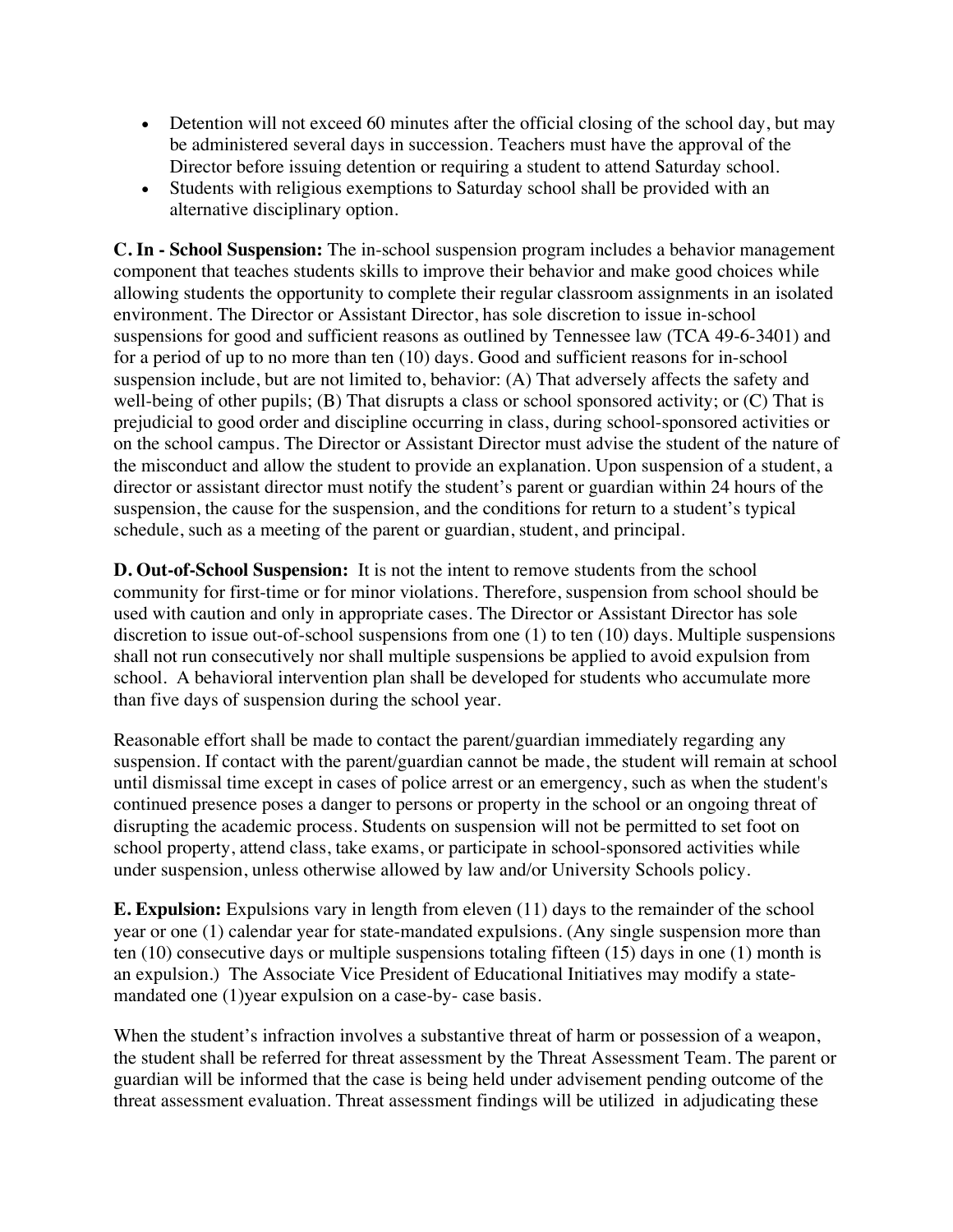cases and in making appropriate placement recommendations to ensure the safety of the student and others.

**F. Suspension from the School or University of Memphis Bus Transportation:** Except where prohibited by law, students who engage in bus-related misconduct may be suspended from riding the school or University of Memphis Bus to and from school and for any school-related activities Decisions involving temporary/ permanent removal from school bus or University of Memphis bus ridership will be made by the director. In such cases, the student would typically continue their school assignment, but they would have to find another means of transportation. Additional disciplinary actions may also apply when bus-related misconduct involves a violation of the Student Code of Conduct.

A student receiving special education services shall not be suspended from school or University of Memphis bus transportation if transportation services are required under the student's Individual Education Plan (IEP).

**G. Motor Vehicle or Permit License Revocation** – In accordance with state law, any student fifteen (15) years of age or older who becomes academically deficient or deficient in attendance shall be reported to the Department of Safety for motor vehicle or permit license revocation.

A student shall be deemed academically deficient if he/she has not received passing grades in at least three (3) full unit subjects or their equivalency at the end of semester grading. A student shall be deemed deficient in attendance when they drop out of school or has ten (10) consecutive or fifteen (15) days total unexcused absences during a single semester. unless the absences are due to transfer or are beyond the student's control. The Associate Vice President (designee), with the assistance of the director and any other staff or school personnel, shall be the sole judge of whether unexcused absences are due to circumstances beyond the student's control. Suspensions shall be considered unexcused absences. Suspension, expulsion, or confinement in a correctional institution shall not constitute a circumstance beyond the control of a student.

A copy of the notice sent to the Department of Safety by school personnel shall also be emailed and mailed to the student's parent or guardian.

## **REPORTING PROCEDURES**

Mandatory reportable criminal offenses shall be reported in accordance with state law and University Schools policy (see 7005 Mandatory Police Reporting). The Director shall consult with Police Services and the Department of Risk Management when determining whether local law enforcement should be contacted regarding any violation of the any University Schools or applicable SCS policy that does not require mandatory reporting to law enforcement or other agency.

For reporting discrimination and sexual harassment, any student or parent/legal guardian who believes they are experiencing student-to-student discrimination or sexual harassment shall report such circumstances to a teacher, counselor, or director immediately. If the report is made to a teacher or counselor, they must notify the director immediately, who is required to report any form of student-to-student discrimination or sexual harassment to the Associate Vice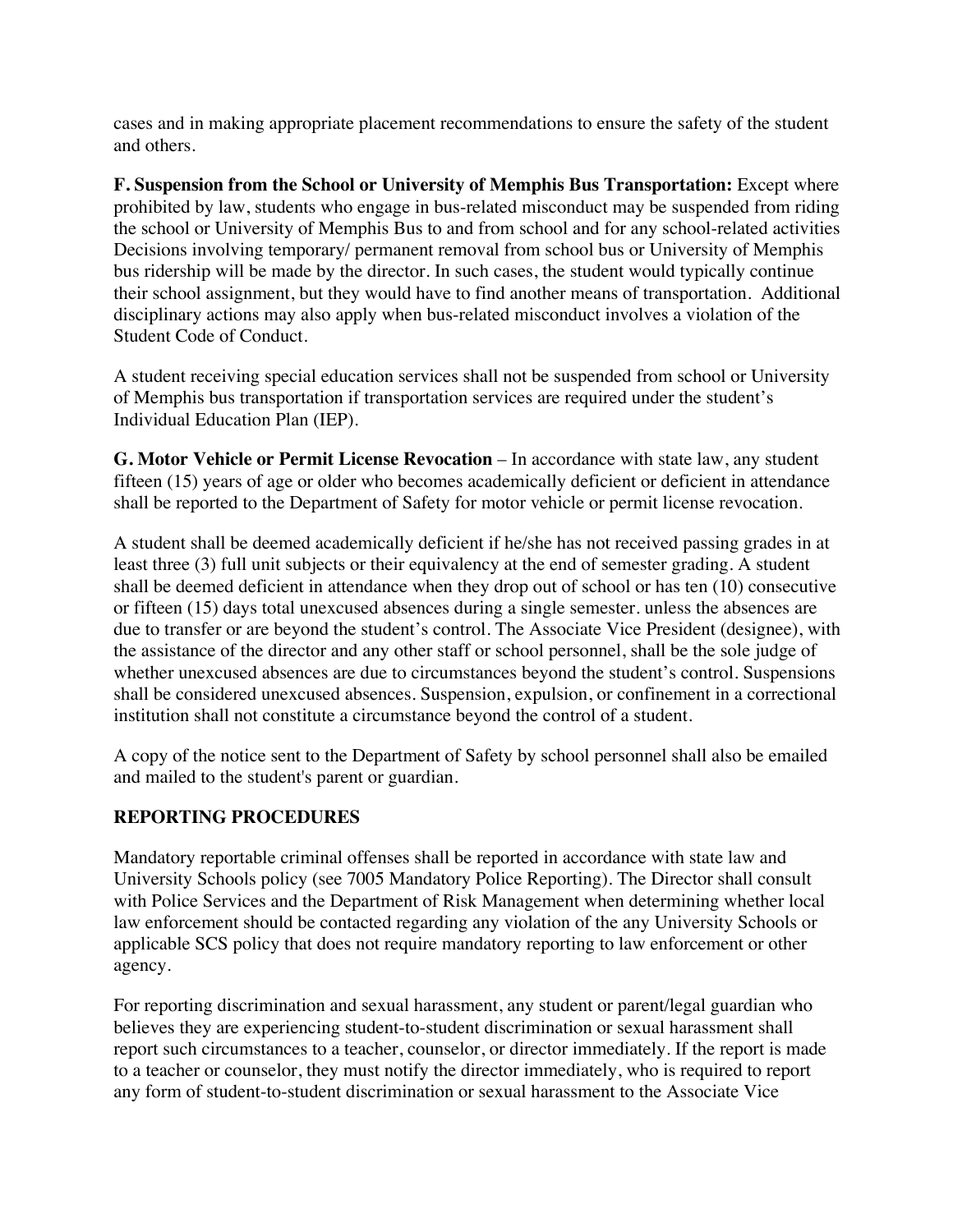President of Educational Initiatives and the Office of Institutional Equity. University Schools is committed to providing an environment that is free from discrimination on the basis of sex to our campus community, in compliance with Title IX of the Education Amendments of 1972.

# **SPECIAL EDUCATION CONSIDERATIONS**

If University Schools determines that a student who qualifies for special education services has violated the Student Code of Conduct, the student may be suspended, expelled, or remanded or otherwise disciplined only in accordance with special education laws and policies. For zero tolerance offenses, the remand of students who qualify for special education services must be based on recommendation of the IEP team.

Unless a disciplinary infraction is the direct result of a child's disability, the child will be disciplined in the same manner as a non-special education student. University Schools, the parent or guardian, and relevant members of the IEP team shall review all relevant information to determine:

- 1. If the conduct was a direct result of University Schools' failure to implement the IEP; and/or
- 2. If the conduct in question was caused by or had a direct and substantial relationship to the child's disability.

Serious safety issues involving weapons, drugs, or inflicting serious bodily injury upon another person while at school, on school premises, or at a school function will result in removal for up to forty-five (45) school days. In cases of expulsion, (suspensions longer than 10 days), the child will continue to receive educational services.

Regular education students may invoke rights under special education laws under certain conditions, including if the parent has expressed concern in writing to supervisory or administrative personnel of University Schools, or the child's teacher, that the child needs special education and related services.

University Schools will also contact the Education Specialist at the Department of Children's Services if a foster child (with or without an identified disability) has allegedly committed an offense that may result in a suspension of ten (10) or more days or has had a truancy petition filed against him/her by University Schools.

# **OFFENSE and PENALTIES by CATEGORY**

The infractions of school discipline in University Schools listed below are grouped into categories according to the seriousness of the offense. This list is not intended to be exclusive or exhaustive. For infractions not specifically listed below, the Director shall discipline students in accordance with the category that appears to be comparable to the student's infraction.

## *Category A* **– State Zero Tolerance Offenses**

1. Aggravated Assault resulting in serious bodily injury upon any teacher, director, administrator, school resource officer, or any other school or university employee;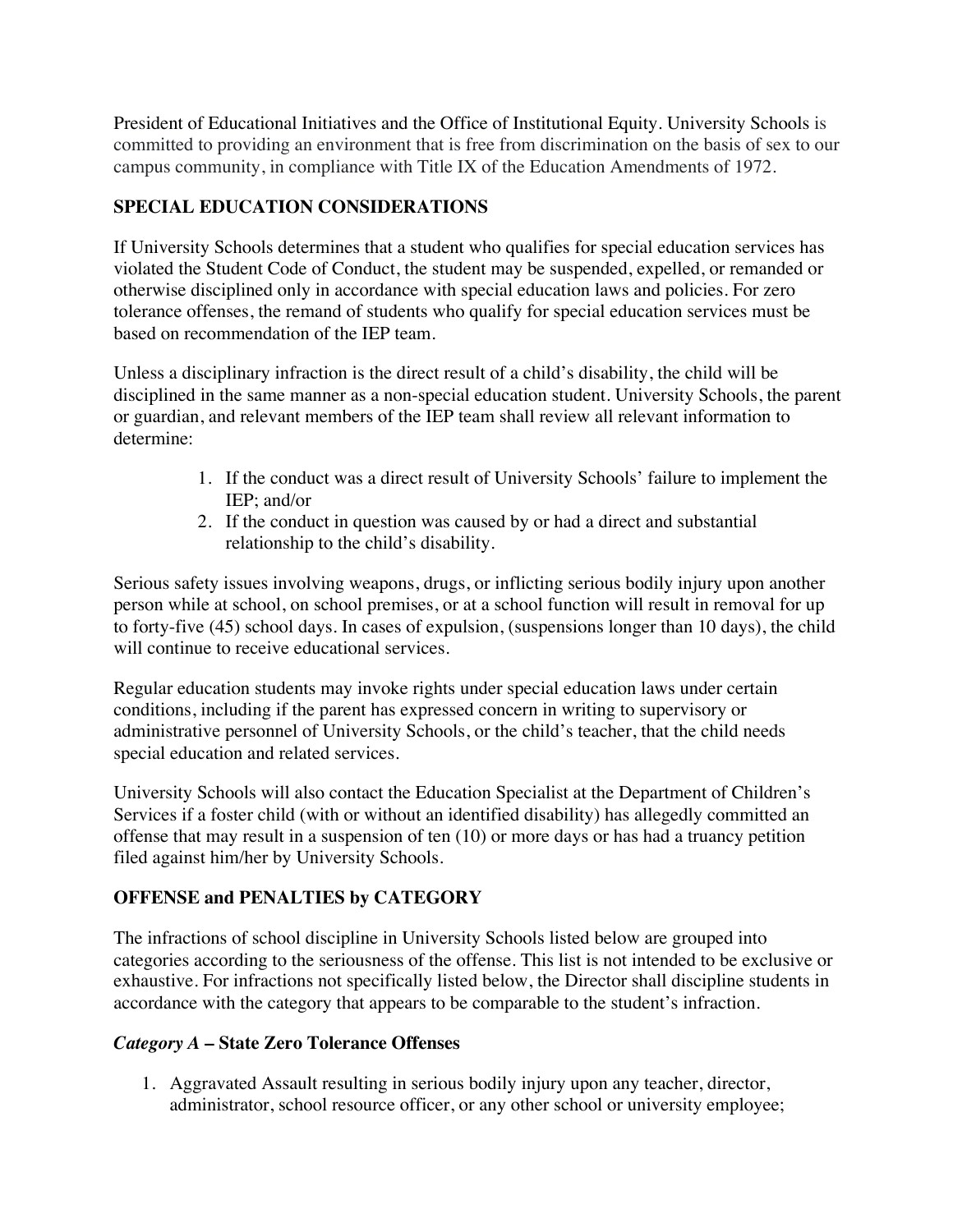- 2. Unlawful possession, sale, or evidence of use of drugs/narcotics on school property or at a school sponsored activity;
- 3. Unauthorized possession of a firearm on school property or at a school sponsored activity.

Penalty for *Category A* Offenses:

• Expulsion/Suspension for 180 days. Notification will be made to law enforcement authorities. Any modification of this penalty can only be made by the Associate Vice President of Educational Initiatives.

## *Category B*

- 1. Possession of a knife or any potentially lethal weapon, taser, or explosive on school property or at a school-sponsored activity;
- 2. Evidence of drinking or possession of alcoholic beverages on school property or at a school sponsored activity;
- 3. Off-campus criminal behavior resulting in a felony charge, when the behavior poses a danger to persons or property or disrupts the educational process;
- 4. Gang activities-Activity that is threatening and/or intimidating, harassing in nature or recruiting; gang notebooks with gang pledges, codes and symbols that are used in communication such as threats and warnings and recruiting; gang related fights, and all types of violent acts; gang graffiti especially drawn on school property (bathrooms, lockers and hall walls); electronic devices such as cell phones with recognized gang text, with gang symbols, signs and language that is threatening and or intimidating;
- 5. Evidence of use or possession of drug paraphernalia, substances for huffing, any substance under guise of it being a controlled substance or prescription drug, and/or medical preparations without proper medical authorization.
- 6. Possession, use or distribution of counterfeit money on school property or at any school sponsored activity.
- 7. Assault upon any teacher, director, administrator, school resource officer, or any other school employee.
- 8. Continuous and/or severe Category C Offenses

PENALTY for *Category B* Offenses:

- Out-of School Suspension (1-10 days)
- Expulsion  $(11-180 \text{ days})$ When appropriate, notification will be made to law enforcement authorities. Modification of this penalty can be made by the Associate Vice President or the Disciplinary Hearing Authority.
- *Category C*
- 1. Threatening bodily harm to school personnel, including transmitting by an electronic device any communication containing a credible threat to cause bodily injury or death to a school employee and the transmission of such threat creates actual disruptive activity at the school that requires administrative intervention;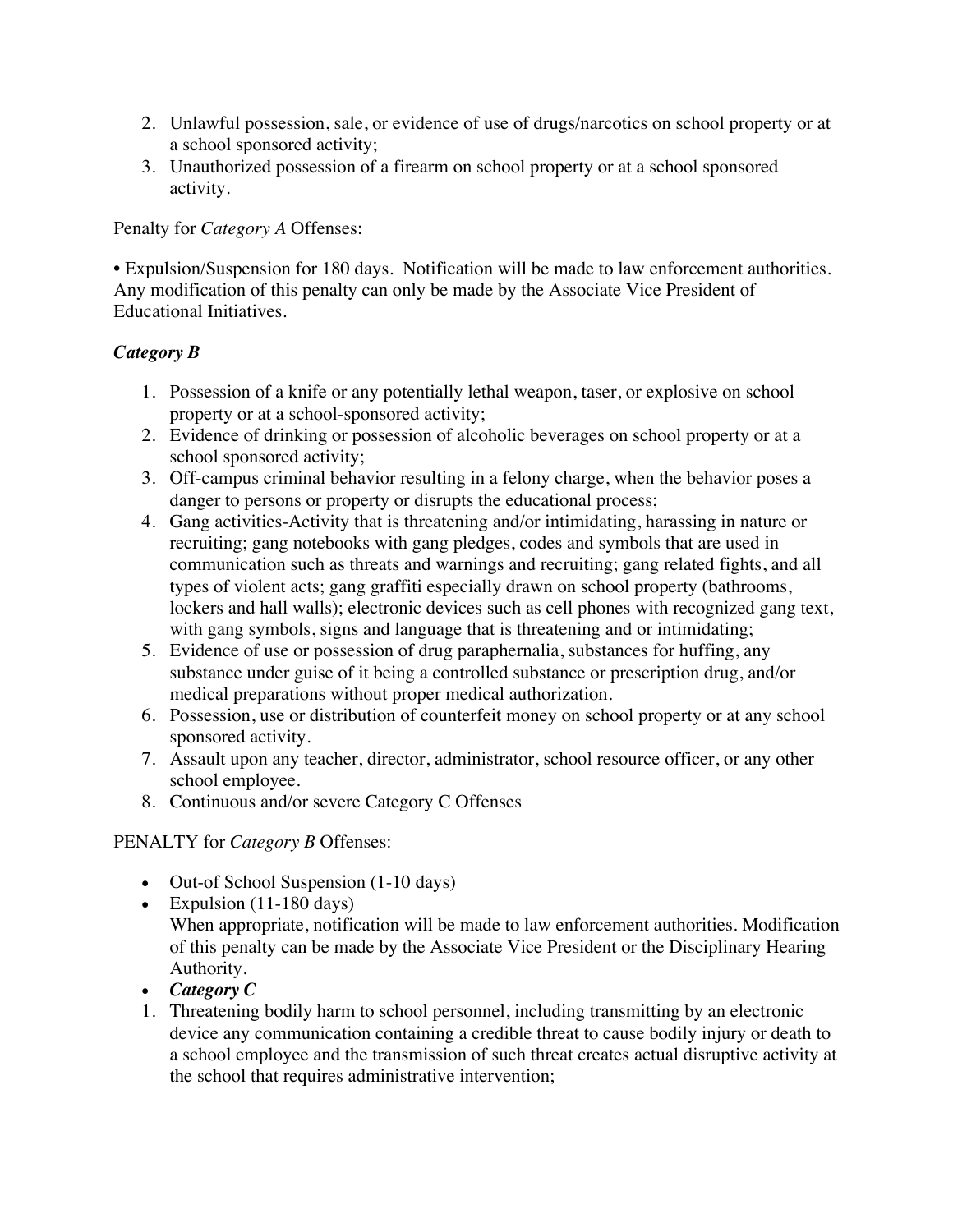- 2. Making a threat, including a false report, to use a bomb, dynamite, any other deadly explosive, or destructive device, including chemical weapons, on school property or at a school-sponsored event;
- 3. Smoking and or the possession of tobacco products by students while in or on school, properties or under school's jurisdiction during school hours or while participating in a school-sponsored event;
- 4. Gang activities-any gang related activity not specified in Category B;
- 5. One (1) or more students initiating a physical attack on an individual student on school property or at a school-sponsored activity;
- 6. Malicious destruction of or damage to school property, including electronic media, or the property of any person attending or assigned to the school;
- 7. Stealing or misappropriation of school or personal property (regardless of intent to return);
- 8. Immoral or disreputable conduct
- 9. Continuous and/or severe Category D Offenses

## **Penalty** for *Category C* Offenses**:**

- In-School Suspension
- Out-of School Suspension

When appropriate, notification will be made to law enforcement authorities.

## *Category D*

1. Open or continued defiant attitude or willful disobedience toward a member of school staff;

2. Vulgar, profane, immoral/disreputable, or rude remarks or non-verbal action to staff member or fellow student;

3. Physical or verbal intimidation or threats to the students, including hazing;

4. Threatening bodily harm to another student, including transmitting by an electronic device any communication containing a credible threat to cause bodily injury or death to a student and the transmission of such threat creates actual disruptive activity at the school that requires administrative intervention;

5. Fighting in or on school property unless, in accordance with state law, the principal recommends no disciplinary action for a student who is deemed to have acted in selfdefense or defense of another;

6. Possession of mace or disabling sprays;

7. Inappropriate use of electronic media, including, but not limited to, all calls (land line, cellular or computer generated), instant messaging, text messaging, audio recording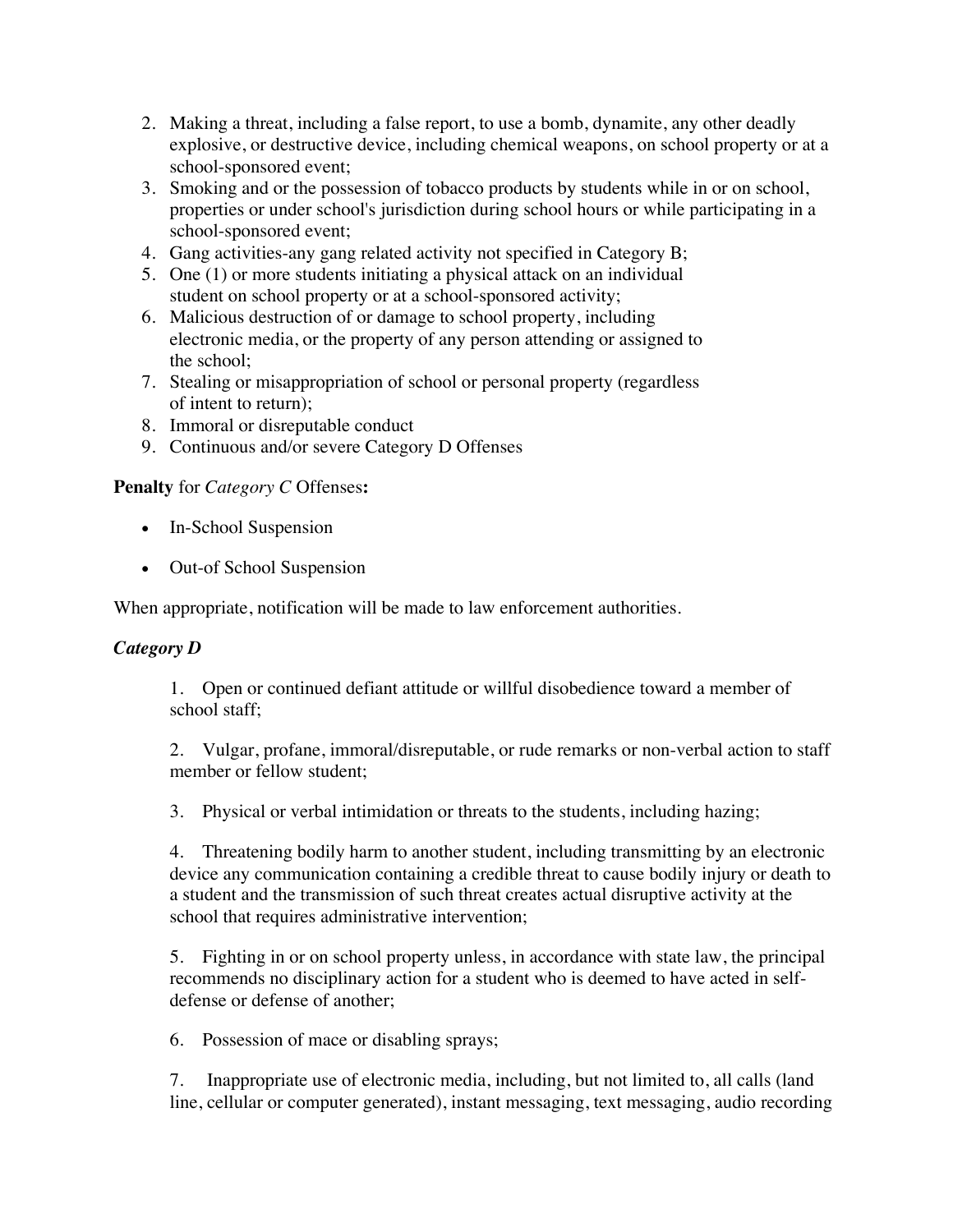devices, iPod, MP3s or any type of electronic music or entertainment device, and cameras and camera phones;

- 8. Sexual, racial, ethnic, or religious harassment/discrimination;
- 9. Bullying, intimidation, and harassment
- 10. Refusal to produce an object identified by metal detectors;

11. Inciting, advising, or counseling of others to engage in any acts in Categories A, B or C.

12. Continuous and/or severe Category E Offenses

**Penalty** for *Category D* Offenses**:**

- Parent-Principal Conference
- Before or After School Detention or Saturday School
- · In-School Suspension
- · Out-of-School Suspension
- *Category E*
	- 1. Habitual and/or excessive tardiness
	- 2. Class cutting;
	- 3. Intentional disturbance of class, cafeteria, or school activities;
	- 4. Leaving school grounds without permission;
	- 5. Being in an unauthorized area without permission;
	- 6. Tampering with grades or report cards;
	- 7. Possession of lighters or matches;

8. Possession of and access to beepers, cellular phones, or other electronic communication devices during school hours without written permission of the Director:

9. Inciting, advising, or counseling others to engage in any acts in Category D; 10. Dress code violation, including wearing, while on school grounds during the regular school day, clothing that exposes underwear or body parts in an indecent manner that disrupts the learning environment

#### **Penalty** for *Category E* Offenses**:**

- Parent**-**Principal Conference
- Before/After School Detention/Saturday School
- In-School Suspension

## **STUDENT CONDUCT APPEALS PROCESS**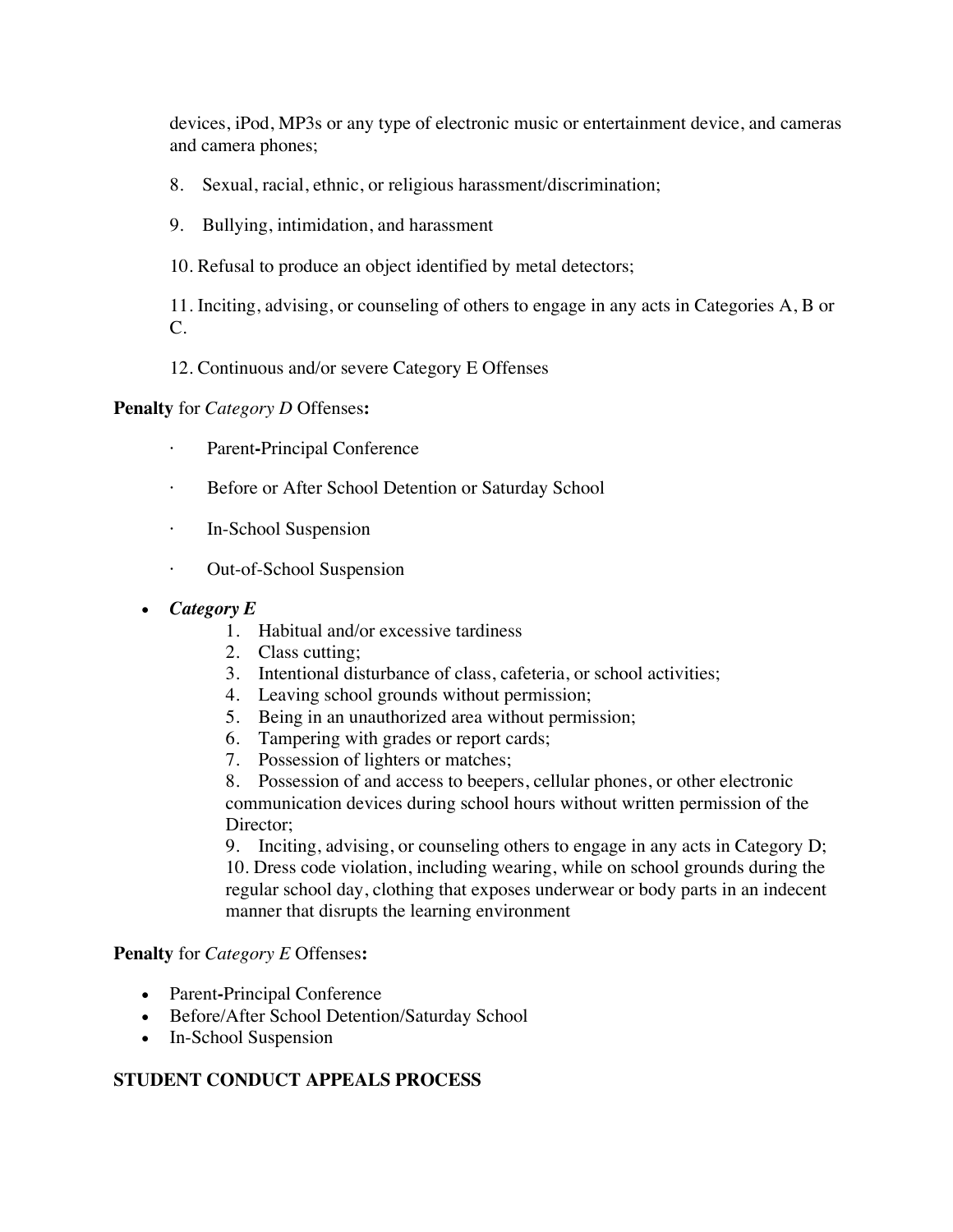Upon suspension or expulsion of a student, the director or assistant director will notify the student's parent or guardian within 24 hours of the suspension or expulsion, detailing the cause for the suspension or expulsion, and the conditions for return to a student's typical schedule, such as a meeting of the parent or guardian, student, and principal. This information will be documented and shared with the parent or guardian in writing. All appeals of an in-school or outof-school suspension or expulsion must be filed in writing within five (5) days after receipt of notice and may be filed by the parent or guardian, the student, or any person holding a teaching license who is employed by University Schools if requested by the student. The appeal shall be reviewed by the Disciplinary Hearing Authority, which consists of the Associate Vice President of Educational Initiatives, and Director of Academic Operations. The Disciplinary Hearing Authority shall give written notice of the time and place of the hearing to the parent or guardian, the student, and the school director. Pursuant to T.C.A.  $\S$  49-6-3401(c)(4)(A), the hearing shall be held no later than ten (10) days after the beginning of the remand/suspension. After the hearing, the Disciplinary Hearing Authority may affirm the decision of the school director, order removal of the suspension unconditionally, or upon such terms and conditions as it is deemed reasonable, suspend the student for a specified period of time. A written record of the proceedings, including summary of the facts and reasons supporting the decision, shall be made by the Discipline Hearing Authority.

The student, director, or assistant director may, within five (5) days of the decision, request review by the University Schools board. Absent a timely appeal, the decision shall be final. The University Schools board, based upon a review of the record, may grant or deny a request for a board hearing and may affirm or overturn the decision of the hearing authority with or without a hearing before the board; provided, that the board may not impose a more severe penalty than that imposed by the hearing authority without first providing an opportunity for a hearing before the board.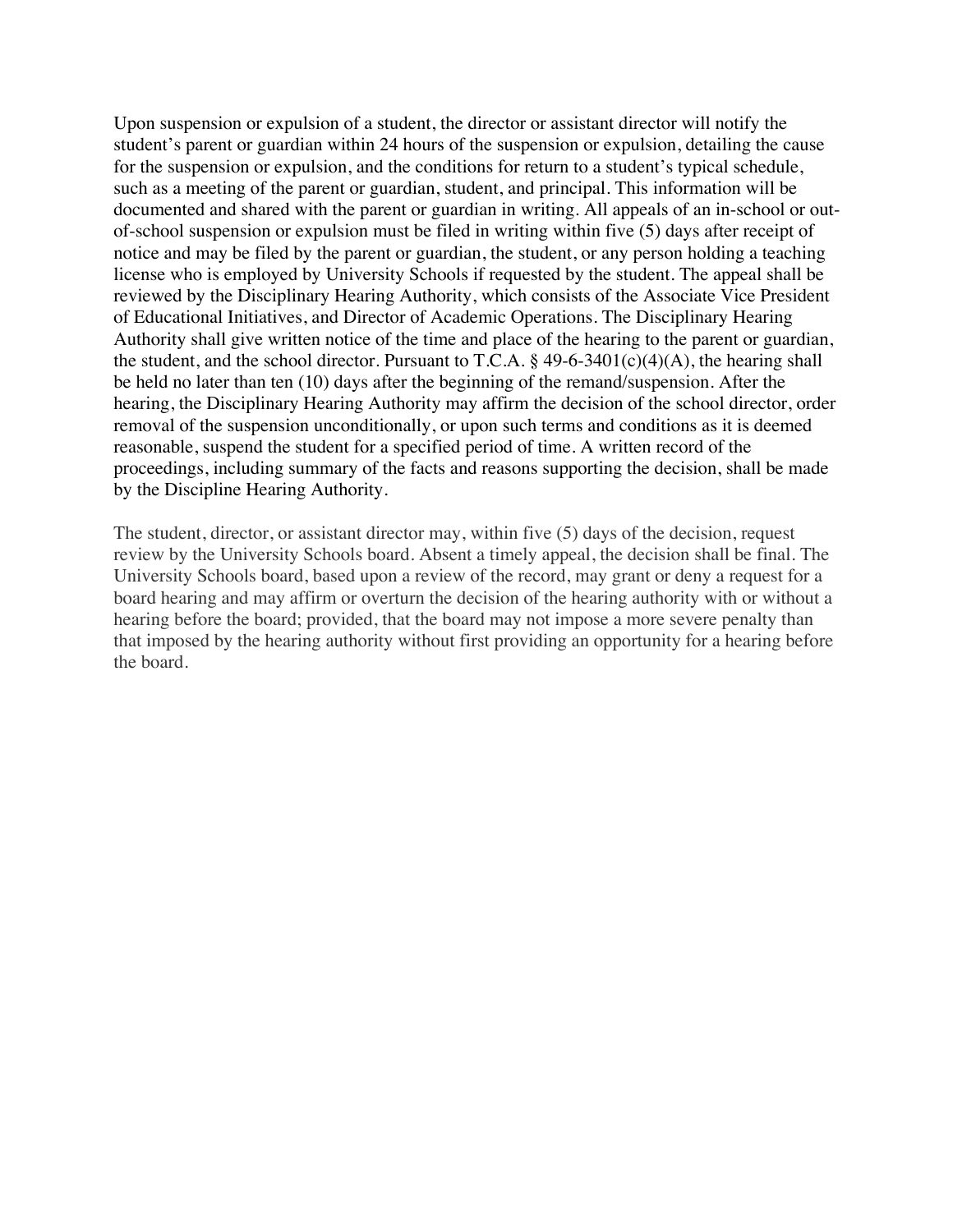## I. PURPOSE

As a training school compendium, our schools are unique in nature. It is important for students and families to understand this unique structure and determine if a University School education is in the best interest of the student and supported by the family. Each year, public informational sessions are conducted to explain these unique elements which include the schedule, calendar, academic model, and overall approach to education. The purpose of this policy is to establish guidelines for application, admission, and continuing enrollment.

#### II. SCOPE

This policy applies to any prospective or current University Schools student and their parent or legal guardians.

## III. POLICY STATEMENT

University Schools are schools of choice and are committed to an open, non-discriminatory admissions process. This policy is developed to ensure clarity in the admissions process and fairness to all applicants. Enrollment in the University Schools K12 programs correlates with the SCS General Transfer Provisions (SCS Policy 6002)

## **APPLICATION, ELIGIBILITY AND ENROLLMENT PRIORITY**

Each University School will have an established admissions timeline and process each year. This process will be communicated via the University Schools enrollment team and the University Schools website. Only newly hired UofM full time faculty or staff who are able to provide documentation that demonstrates a hire date that occurred after the admissions window closed will be allowed to submit application materials after the advertised application deadline. These families will be accommodated if space is available or added to the waitlist in accordance with the school's admissions priority.

#### ELRC Enrollment Priority

Enrollment priority is offered in the following order: (1) children/dependents of University of Memphis full-time faculty and staff; (2) siblings of currently enrolled ELRC students; (3) children/dependents of full-time University of Memphis students; and (4) Individuals residing within two (2) miles of the University administration building.

Selections in each category are decided on a first-come, first-served basis, so families are encouraged to apply as soon as possible after the birth of your child.

## K-12 University Schools Admissions Eligibility and Enrollment Priority

There are two qualifications required for admission: satisfactory attendance and satisfactory conduct. Satisfactory Attendance is defined as fewer than 15 combined excused and unexcused absences and tardies or early dismissals in the prior school year. Satisfactory Conduct is defined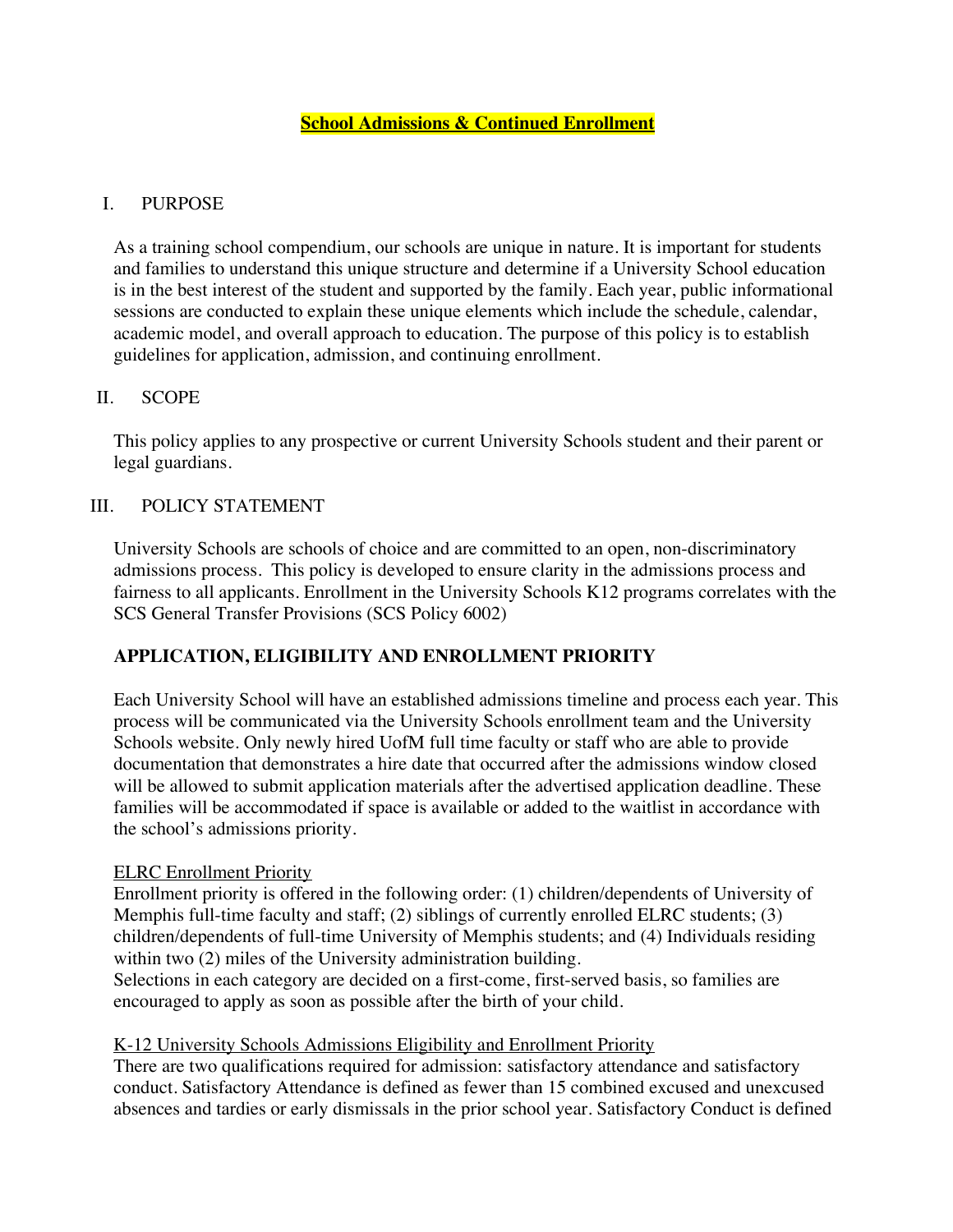as a student having received no conduct grade below Satisfactory in the previous academic year (August to May). Final attendance and conduct records are required to confirm admission in June of the preceding academic year. Attendance and conduct records that do not meet the requirement will result in a student's admission status being revoked.

While there is no academic requirement for admission , each school's leadership team may require a student to participate in a summer bridge or other supplemental instruction program prior to confirming admission, based upon academic criteria established by the school. Enrollment of applicants to K-12 University Schools is limited and will be based on the following priority: children of full-time UofM faculty/staff; siblings of currently enrolled University School students; students matriculating directly from the student's prior grade at a University School; and applicants living within a 2.0 mile radius of the administration building (including priority for full-time UofM students living in university provided Graduate and Family Housing). Any remaining seats will be offered to general transfer students.

If there are more applicants in any category than available seats, decisions in each category will be made by lottery.

#### Enrollment by Power of Attorney

A child whose care, custody and support has been assigned to a resident of the District by power of attorney or order of the court shall be enrolled in school, provided appropriate documentation is reviewed and approved by the District and one or more of the following circumstances exist: a) The serious illness or incarceration of a parent or legal guardian; b) The physical or mental condition of the parent or legal guardian of the child is such that care and supervision of the child cannot be provided; c) The loss of the child's home or the home being rendered uninhabitable as the result of a natural disaster. For a child of a military family, special power of attorney relative to the child's guardianship and executed under applicable law, shall be sufficient for the purposes of enrollment and all other actions requiring parental participation and consent. Additionally, no tuition shall be charged to a University Schools student of military parents/legal guardians/custodians who is placed in the care of a non-custodial parent/legal guardian/custodian or other person standing in loco parentis who lives outside of the county. Further, the child may continue to attend the school in which he/she was enrolled while residing with the custodial parent/legal guardian/custodian.

#### **GENERAL ADMISSIONS PROCEDURES**

Once a child is enrolled at a University School, he/she may stay even if his/her address changes or if their parents' employment status changes at the University. Kindergarten applicants must turn 5 on or before August 15th of the enrolling school year. Kindergarten is required for all incoming first graders. Proof of successful completion of the previous grade is required for all new students. Out of state students are required to pay out of state tuition regardless of parental employment status or previous enrollment status. This is pursuant to state and local policy. Transportation for admitted students shall be the responsibility of the parents/legal guardians, unless otherwise required by law or provided in University Schools policy.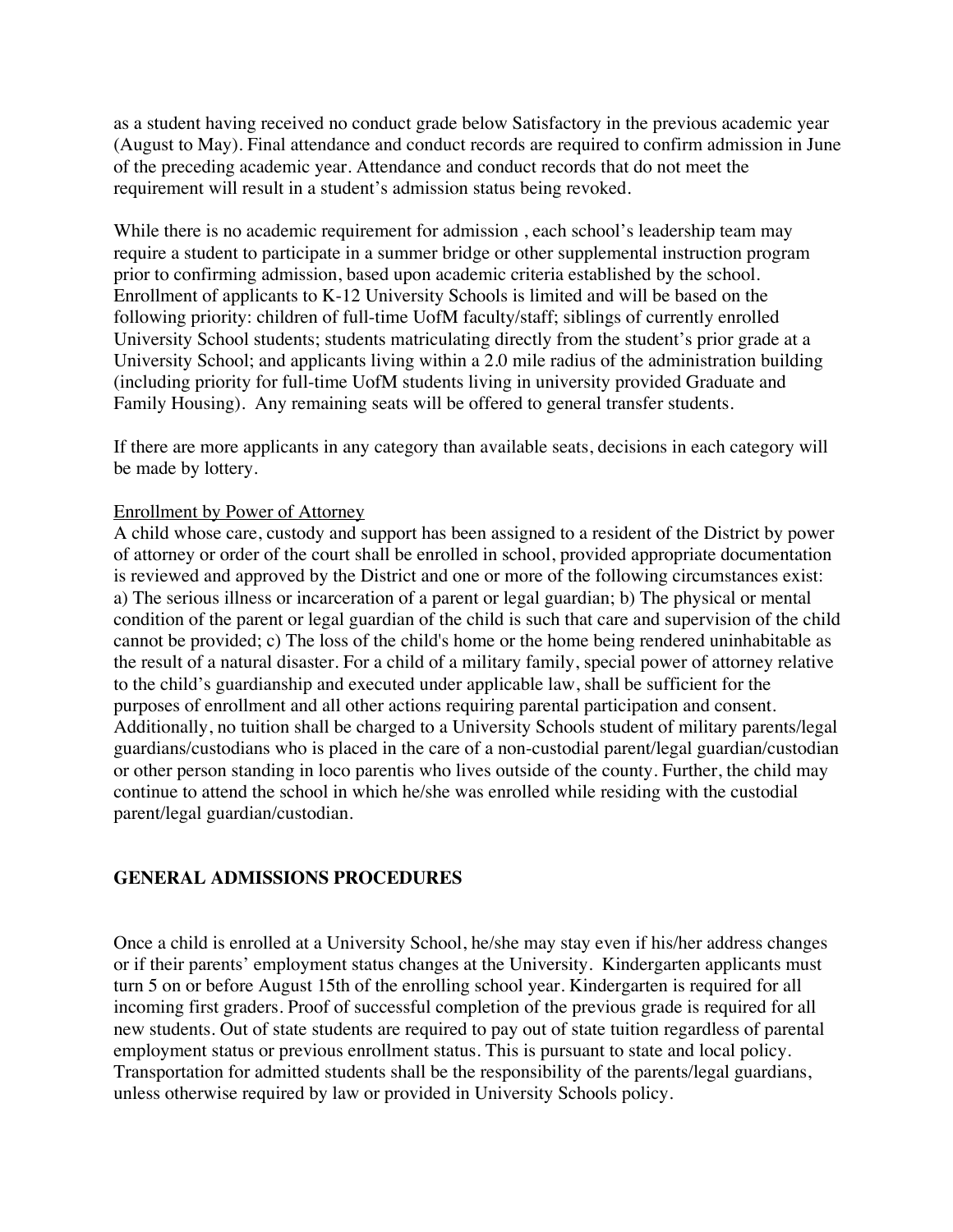#### First-time Enrollment

Any student entering a University School for the first time must present:

- Two (2) documents establishing Proof of Residency that, if applicable, establishes the 2.0 mile radius residency requirement; documents must be within 30 days of application showing name and address (see acceptable documentation listed below)
- A birth certificate or officially acceptable evidence of date of birth. Examples of officially acceptable evidence of date of birth include documents such as visas, passports, or adoption documentation);
- Evidence of a current medical examination. The medical examination must be completed by a Doctor of Medicine, osteopathic physician, physician assistant, certified nurse practitioner, or a properly trained public health nurse;
- Evidence of state-required immunizations. Parents or legal guardians shall be responsible for having their children immunized against designated diseases as authorized by the Tennessee Commissioner of Health. Proof of immunization shall be established by a certificate of immunization listing all immunizations which a student has received. All certificates of immunization shall be on forms furnished by the Tennessee Department of Health;
	- o In the absence of an epidemic or threat, immunizations will not be required from any student whose parent, legal guardian, or custodian files with the school principal either (i) a signed document stating that immunization conflicts with the parent's or guardian's religious tenets and practices or (ii) a written statement from a qualified physician excusing such student due to medical reasons. Such proof of exception shall be filed in the same manner as other immunization records and shall be affirmed under the penalties of perjury. A certificate containing documentation of other required health information must be provided in addition to any immunization exception.
	- o Additionally, in accordance with the Interstate Compact on Educational Opportunity for Military Children, students of military parents/legal guardians/custodians who enroll or transfer into school for the first time or at any time shall be given thirty (30) days from the date of enrollment or the time determined by the Interstate Commission to obtain immunization or initial vaccinations for a series of immunizations.
- If transferring from another school, a copy of child's most recent report card

The name used on the records of a student entering school must be identical to the name shown on the birth certificate unless evidence is presented that such name has been legally changed through a court as prescribed by law. If the parent/legal guardian/custodian does not have or cannot obtain a birth certificate, then the name used on the records of such student will be the same as that shown on documents which are acceptable to the school principal as proof of date of birth. Exceptions will be made for students who meet the federal homeless/migrant provisions and guidelines.

# **CONTINUED ENROLLMENT**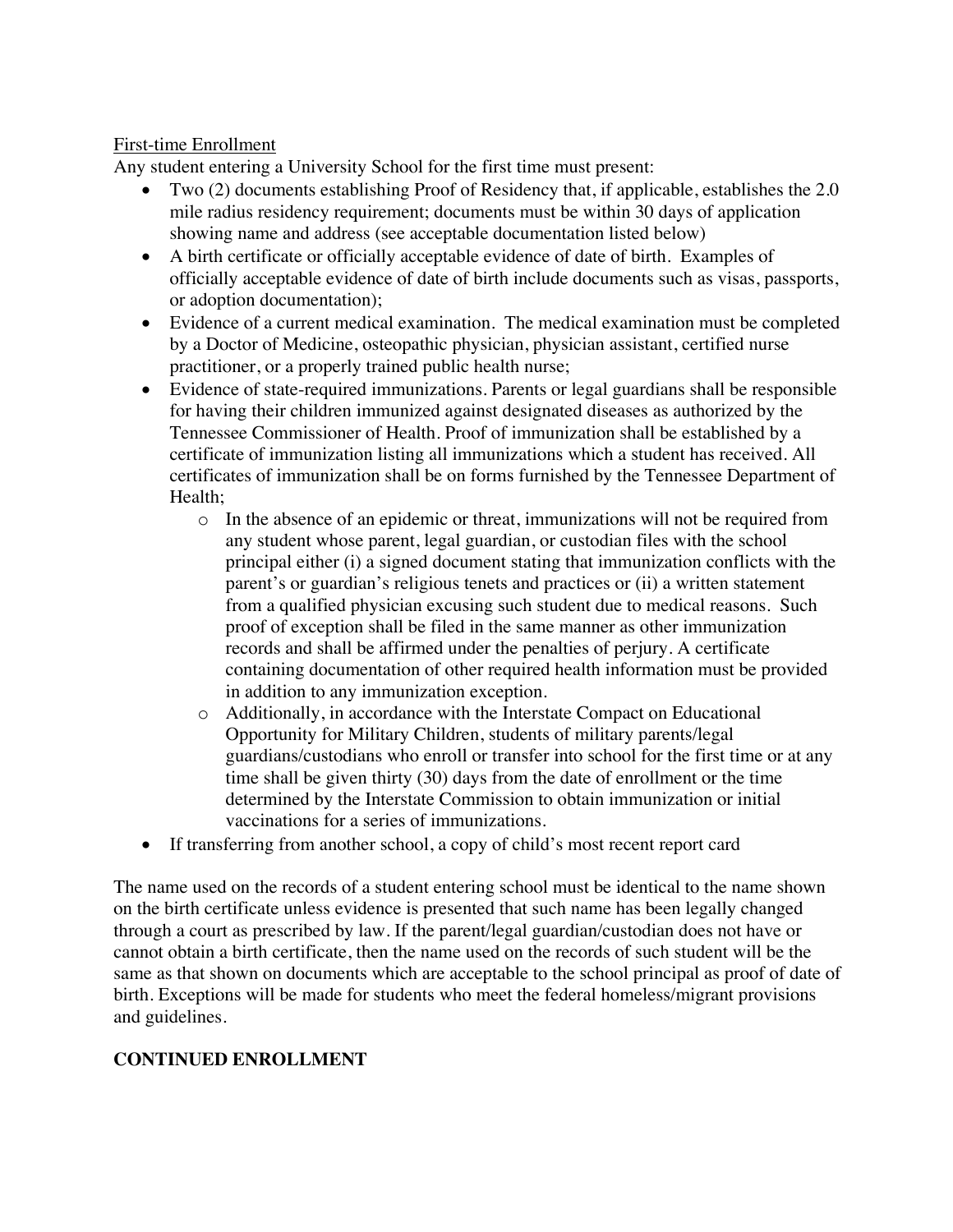In an effort to best serve our University Schools community, our schools share student data and records across the compendium to support student transition, matriculation, and academic success. These academic records are protected by University FERPA guidelines and all individuals managing these records have participated in the University's required FERPA training. Specific requirements related to continued enrollment across the school compendium follows.

# ELRC

Grounds for discontinued enrollment at the ELRC include, but are not limited to:

- Consistent and documented failure of the student or parent/guardian to comply with school policies
- Failure to pay tuition in a timely manner
- Documented disciplinary actions that have not been able to be successfully remediated

# K-12 University Schools

Enrollment in the University Schools K-12 programs correlates with the SCS General Transfer Provisions (SCS Policy 6002). Grounds for discontinued enrollment at any of the K-12 University schools include, but are not limited to:

- Consistent and documented failure of the student or parent/guardian to comply with school policies;
- The student has accumulated any combination of 15 or more excused or unexcused tardies and/or absences to school or class, early dismissals from school or class, or late pick-ups in academic year
- The student has been referred to the District Attorney's Office for Truancy (SARB);
- Student is not maintaining acceptable academic progress (2 or more D's and/or at least one F at the end of a grading period);
- The student has received any of the following during one academic year:
	- o 3 office referrals and/or In-School Suspensions (ISS), or Short Term Out-Of-School Suspensions (OSS)(1-3 days)
	- o 2 (or more) Short Term Out-Of-School Suspensions (OSS) of 4-10 days for any reason
	- o Any Long-Term Out-Of-School Suspension/Expulsion
	- o A failure to participate in probationary or remediation activities as requested by the school leadership team in response to behavioral concerns;
	- o Evidence that the parent/guardian has falsified or provided fraudulent supporting documents when applying for the transfer.

When a student is at risk of violating any of the aforementioned criteria (other than the student committing an offense that results in a long-term suspension/expulsion or the parent falsifying documents to obtain the transfer), an administrator must meet with the parent/guardian to warn them that their child's transfer is in jeopardy of being rescinded, reason why, and what they must do to keep the rescission from happening. A final determination that enrollment should be revoked will result in immediate transfer to the student's zoned school.

# **PROOF OF RESIDENCY**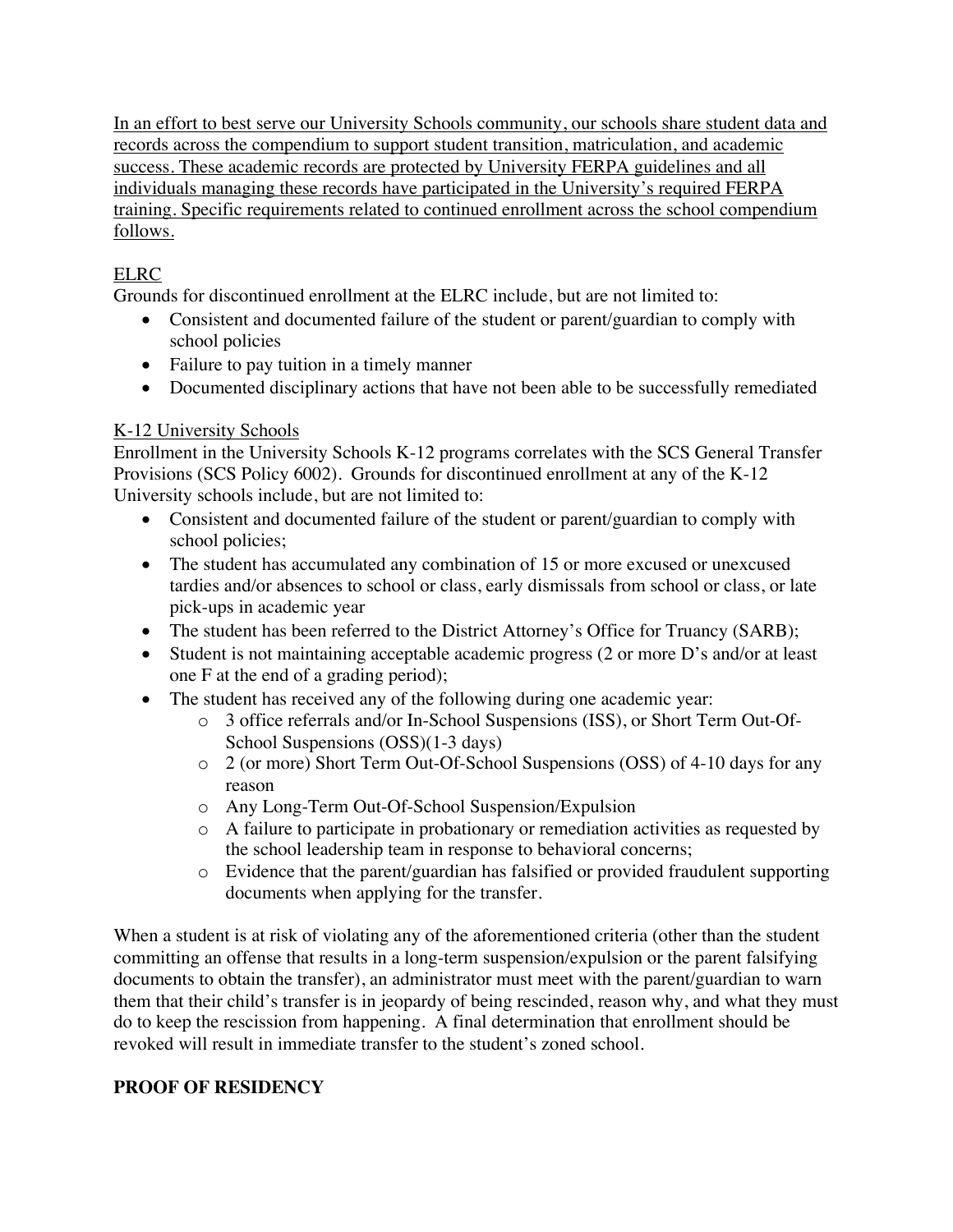Unless otherwise prohibited by law, parents/legal guardians/custodians having lawful control of students (proof of legal custody shall be required) must provide the following proof of residence to enroll a child in University Schools.

#### General Proof of Residency

The parents/legal guardians/custodians having lawful control of the student must provide two (2) of the following items listed below:

- 1. Driver's license or other State or Government (military) issued identification bearing the address at which the student will be residing during the current school year.
- 2. Most recent MLGW or municipal water bill of the owner, renter or lessee of the home in which the student will reside during the current school year;
- 3. Mortgage statement or deed of the owner of the home in which the student will reside during the current school year;
- 4. Lease of the lessee of the home in which the student will reside during the current school year;
- 5. Rental Agreement of the renter of the home in which the student will reside during the current school year;
- 6. Real Estate tax receipt;
- 7. Public assistance/government benefits check, card, or papers;
- 8. If two (2) of the items listed above cannot be provided, residency may be established by submitting other documentation deemed to be appropriate proof of residence by the Director of Academic Operations.

## Fraudulent Enrollment

If the school suspects that a family has falsified documents (birth certificate, immunization records, transcripts, proof of residency, etc.) required for admission, the student's transfer will be immediately revoked.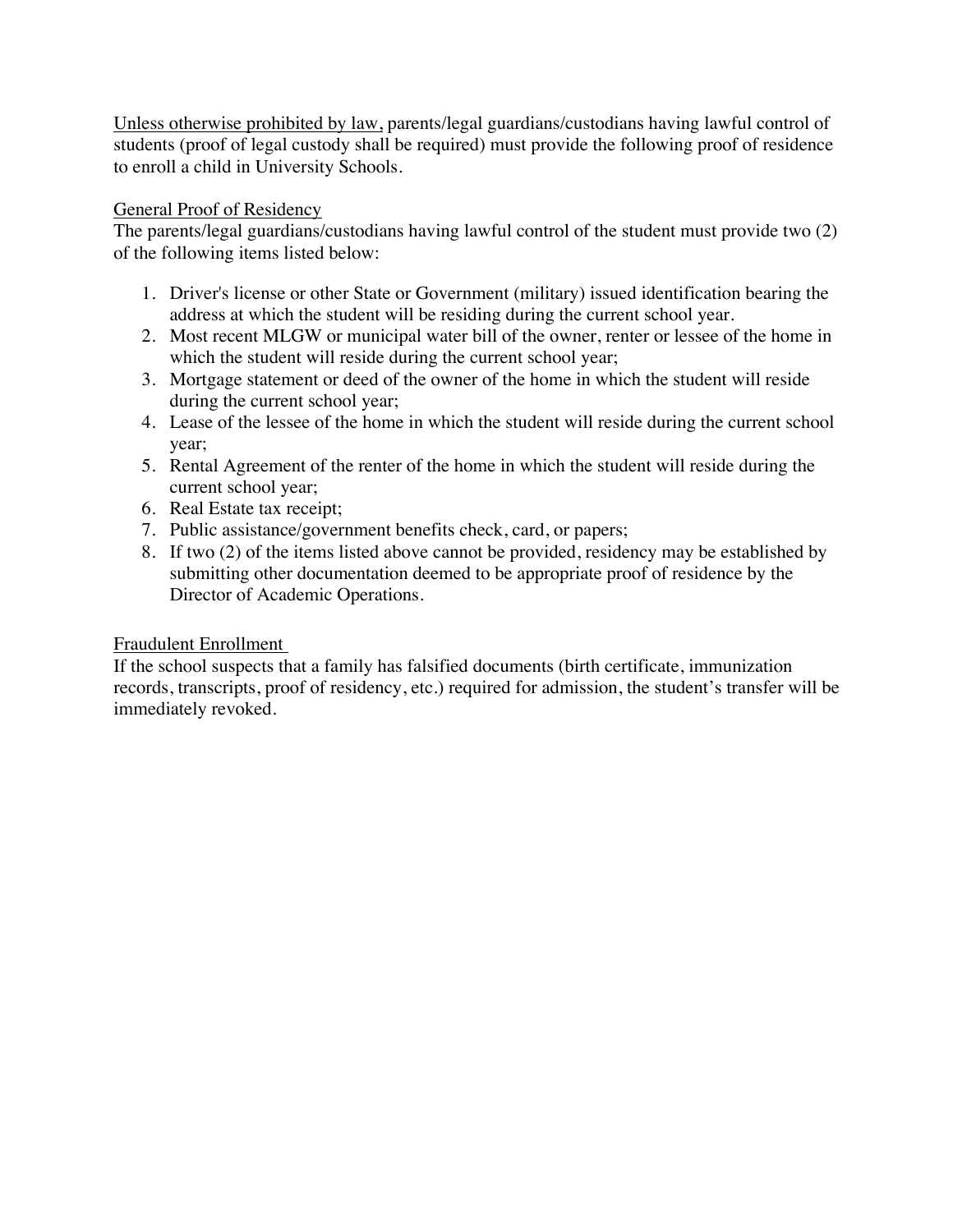## **University Schools Grievance Policy**

Every attempt should be made to resolve grievances at the lowest level possible. A student or their parent/guardian who has a formal grievance should submit their grievance in writing to the student's supervising teacher within 15 days of the date of the grievance or knowledge of the occurrence upon which the grievance is based. If the grievance is related to actions of the supervising teacher, the individual may submit the grievance directly to the school assistant director. The submission should be as specific as possible in detailing the situation and rationale for why the action taken was inappropriate or in error. The documented grievance must also specify the remedy the individual is requesting for the alleged action. The Supervising Teacher, or Assistant Director, will then provide a written response to your complaint within 15 days of submission.

University Schools will facilitate the routing of the grievance through a maximum of four levels. At each level of review a University Schools representative will review the grievance and provide a written response. A grievance may be elevated to the next level, in writing, according to the following steps:

- 1. supervising teacher
- 2. school assistant director
- 3. school director
- 4. director of academic operations

These grievance procedures do not apply to suspension/expulsion decisions or other schoolspecific code of conduct violations, admissions decisions, or grade disputes.

Employee grievances should be directed to Human Resources in accordance with HR5052.

Parents/families with a grievance related to equity, discrimination or Title IX should also pursue that grievance through the Office for Institutional Equity at the University of Memphis. The related policies and complaint forms can be found at www.memphis.edu/oie/complaint.

Grievances related to Special Education Services (CLUE, IEPs, 504s, etc.) should be made directly to Shelby County Schools pursuant to SCS Policy 6054 with notification made to the school director.

Grievances related to Prohibited Concepts in Instruction (TCA 49-6-1019) should be made by completing Prohibited Concepts Complaint Form (https://4.files.edl.io/7bf5/11/30/21/153635-090b6efb-506a-46b3-ba57-a8ac3d4a2999.pdf) and submitting this form to the school director. submitting this form to the school director.